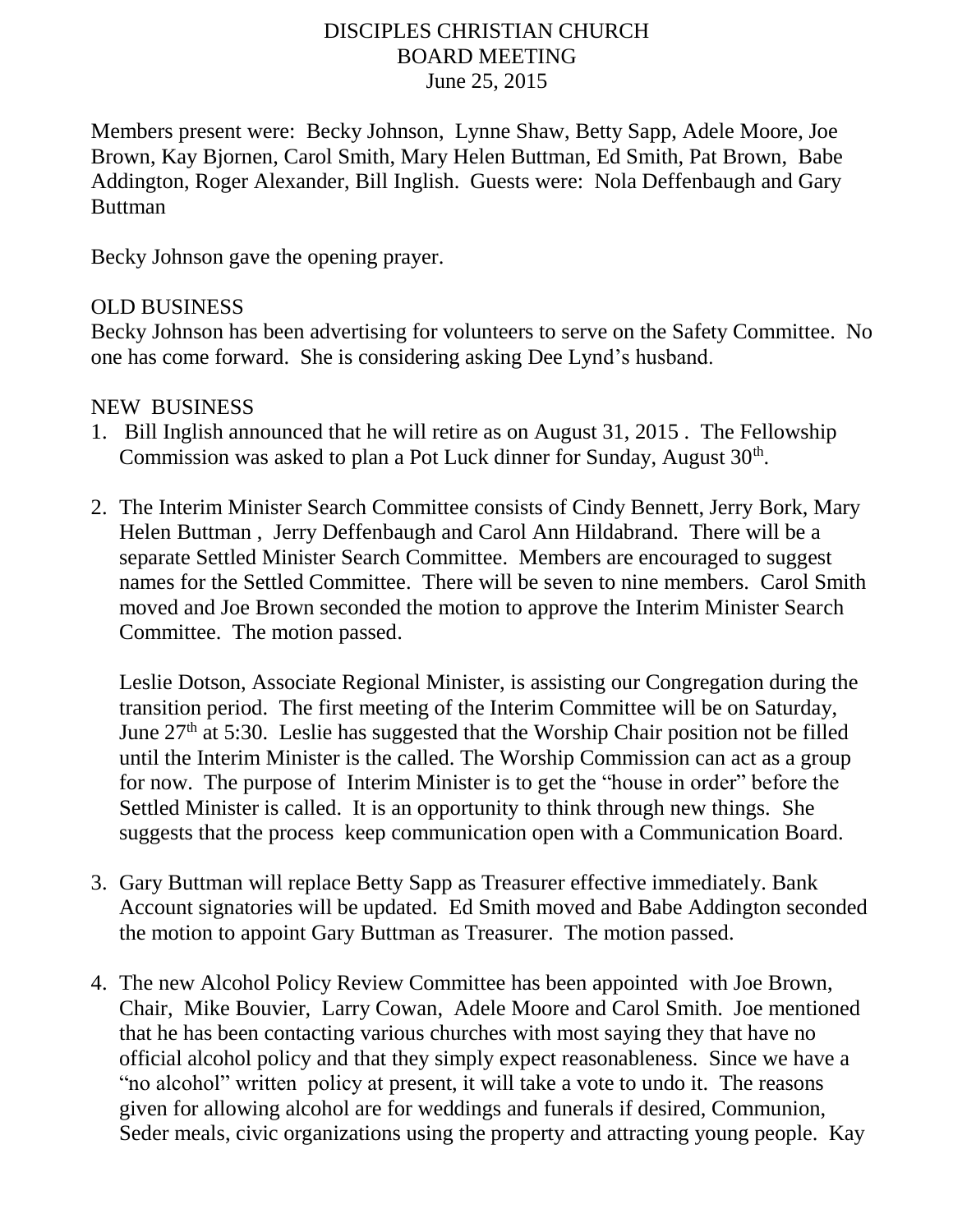Bjornen moved and Roger Alexander seconded the motion to approve the Committee. The vote was unanimous.

5. Becky Johnson asked the Board to help with a \$200 cost to subsidize 20 children going to the Nowata pool for the rest of the summer. Most of the children are on DHS subsidies. Many people gave donations after the meeting.

# REPORTS

- 6. TREASURER: Betty Sapp reported that the finances are doing fine.
- 7. EDUCATION: Kay Bjornen said that Sunday School wrapped up at the end of the school year and will begin again in the fall. She will be looking for help with the Youth Sunday School program in the fall.
- 8. EVANGELISM: Carol Smith is working on getting our Highway 75 sign repainted. A new attendee is interested in joining the choir.
- 9. FELLOWSHIP: Mary Helen Buttman announced that about 60 people attended the Ice Cream Social. It was a great success.
- 10.HOUSE AND GROUNDS: Ed Smith reported that he and John Smith worked on leveling a drainage problem outside. A window re-cracked in the Baptistery area. The steeple is bending a little and a cabinet in the choir room came loose from the wall. Joe Brown mentioned that Dan Cunningham can seal the cracks and seal the pavement on the eastside for \$1900, thus making the parking lots look similar. He said that Steve Holland told him this could be done with the approval of the President, House and Grounds Chair, and Stewardship Chair by taking money from the Contingency Fund.
- 11.MEMBERCARE: Pat Brown said the Commission is functioning well with many people helping.
- 12.STEWARDSHIP: Babe Addington reported that, as of June  $10<sup>th</sup>$ , \$60,551.56 has been pledged for the driveway and window improvements. Of this amount \$40,681.56 is on hand. The Church took money from the Savings Account to pay for the parking lot improvements and this borrowing is being returned as pledges come in. Babe will report the status to the Congregation. She will also ask Jenny Downey about the status of all pledges.
- 13.OUTREACH: Roger Alexander talked about the importance of Outreach to the Congregation. Family Promise will start in the fall and we will house people in our church once a quarter. We have participated for seven years in Nicaragua . Six